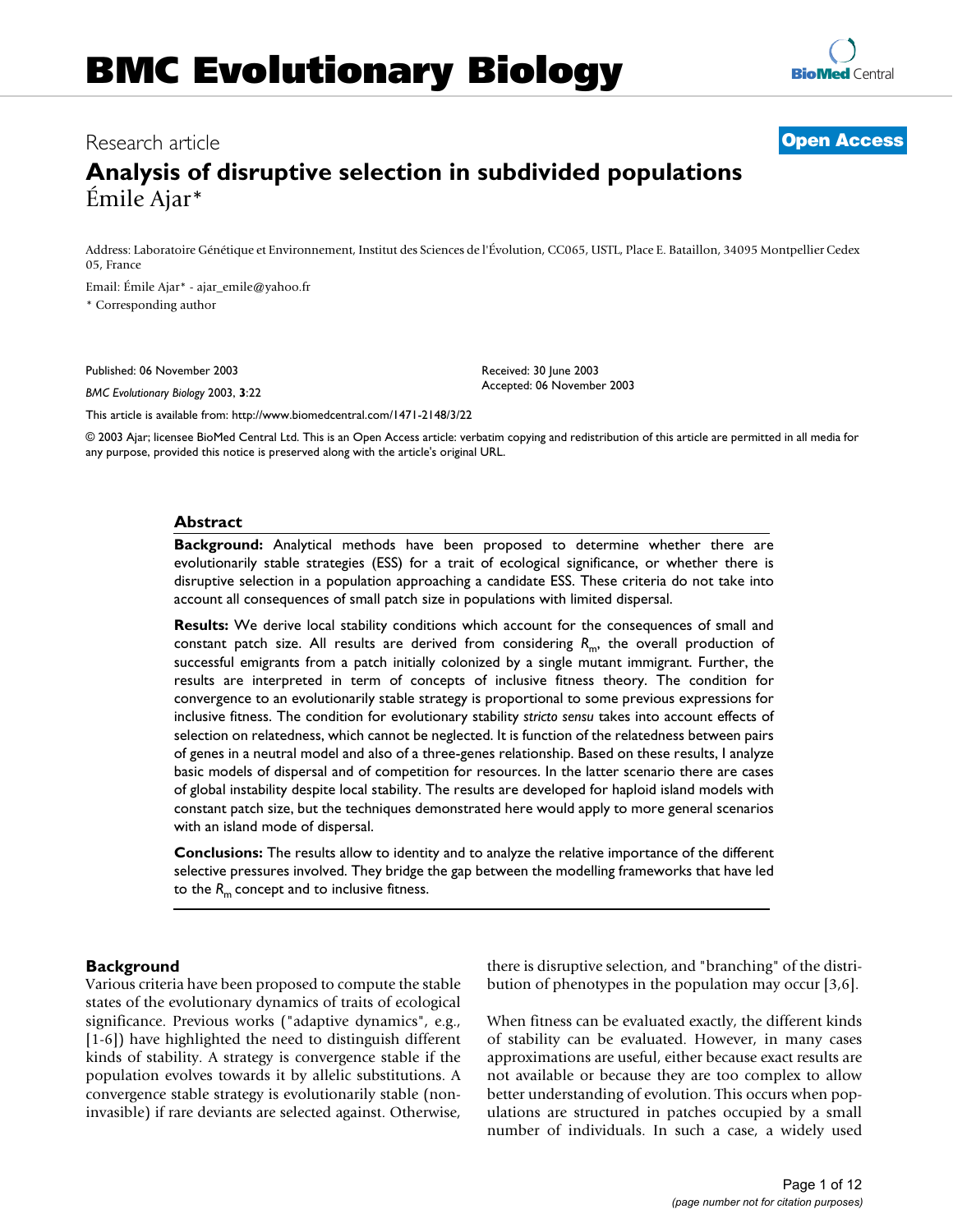measure of fitness effects is inclusive fitness. Inclusive fitness measures fitness effects as the effect of a deviant strategy on the fitness of an individual which expresses this strategy, plus the effect on the fitness of an individual when the strategy is expressed by other individuals in the patch, the latter effect being weighted by a measure of genetic similarity of individuals within a patch [7]. Although the inclusive fitness approach often allows to identify selective pressures, it is desirable to integrate it in a more general framework where the different kinds of dynamics are distinguished [8]. Can inclusive fitness be used to compute convergence stability, evolutionary stability, or both? Some works made no distinction between the concepts of convergence and of evolutionary stability [9], while others have found that inclusive fitness is suitable for evaluating convergence stability but not for evolutionary stability [10,11]. There have been some attempts to derive evolutionary stability conditions using inclusive fitness concepts (see [10] and references therein) but further insight into the above issues has been limited by a dearth of well-established results which could be compared to some alternative approach.

This paper will provide such results, using the  $R<sub>m</sub>$  concept introduced in ref. [12].  $R<sub>m</sub>$  is the overall production of successful emigrants from a patch, descended from a single mutant immigrant. Ref. [12] presents an exact numerical method to compute  $R_m$  in complex metapopulation models (also used in ref. [13]), but analytical conditions for convergence and evolutionary stability can also be deduced from  $R_m$ . In this paper I show how this can be done. In particular, a new result is the analytical condition for local invasibility versus non-invasibility (i.e. evolutionary stability) of a convergence stable strategy for the island model of dispersal. Kin selection effects are taken into account in this computation, as the kin interactions that occur in the patch all the way from colonization to local allele extinction. Thus, we should also be able to recover known inclusive fitness expressions from *R*m, but how we can do that is not *a priori* obvious. We will see that inclusive fitness can be derived as a measure of local convergence stability from  $R_m$ . But the evolutionary stability condition can also be understood in terms of the concepts of inclusive fitness theory.

Rather than considering the complex metapopulation model of ref. [12], I will consider discrete-time models which assume a constant number *N* of haploid adults per patch. This should help to see the logic of the method. Within this setting, I will analyze some basic models widely considered in previous works, dealing with the evolution of dispersal and with disruptive selection under competition for resources.

## **Results**

We consider here models where *N* adults reproduce within each of a large ("infinite") number of patches. A large number of juveniles are produced by each adult. A fraction of them disperse, in which case they disperse randomly over all patches, following an "island" or "global" mode of dispersal. The juveniles then compete for access to reproduction so that exactly *N* of them survive this competition in each patch. No other exact assumption about reproduction, competition and dispersal is done at this stage (this is done later in applications).

# *The number of successful emigrants* **R***<sup>m</sup>*

We consider  $R_{\rm m}$ , the overall production of successful emigrants from a patch, descended from a single mutant immigrant in this patch. By successful I mean that the individual settles as one of the *N* adults in a patch. As originally described [12],  $R<sub>m</sub>$  counts individuals before the dispersal cost is paid and competition occurs, so that it counts the number of emigrant descendants, successful or not, of each emigrant, successful or not. Both definitions are effectively equivalent.

The mutant is considered rare enough at the metapopulation level that no further mutant immigrant occurs in the patch and no mutant will be encountered by emigrants.  $R<sub>m</sub>$  is a generalization of the net reproductive rate  $R<sub>0</sub>$  (or lifetime reproductive success) often considered in demography (e.g.,  $[14,15]$ ). However,  $R<sub>m</sub>$  does not count the number of offspring one generation later, but the number of successful emigrants from a patch, descended over several generations from one successful immigrant in this patch. *R*<sub>m</sub> is an appropriate fitness measure because all successful emigrants are equivalent in terms of their fitness expectations. The number of successful emigrants is counted until local extinction of the family descended from the immigrant. Even without local patch extinction, local extinction of the family occurs due to the recurrent inflow of other immigrants.

#### *Exact computation of Rm*

For this computation, we follow the distribution of the number of descendants of the immigrant mutant over successive generations. *N* offspring are sampled independently from a large number of juveniles. Let  $\pi_i$  be the probability that a randomly chosen offspring comes from one of the *j* mutants in the patch in the previous generation.  $\pi$ <sub>i</sub> is a function of the mutant and resident strategies (for examples, see the Applications below). Then, the probabilities  $a_{ki}$  that there are  $k$  mutant descendants from *j* mutant parents in the patch are binomial terms:

$$
a_{kj} = C_N^k \pi_j^k (1 - \pi_j)^{N - k}.
$$
 (1)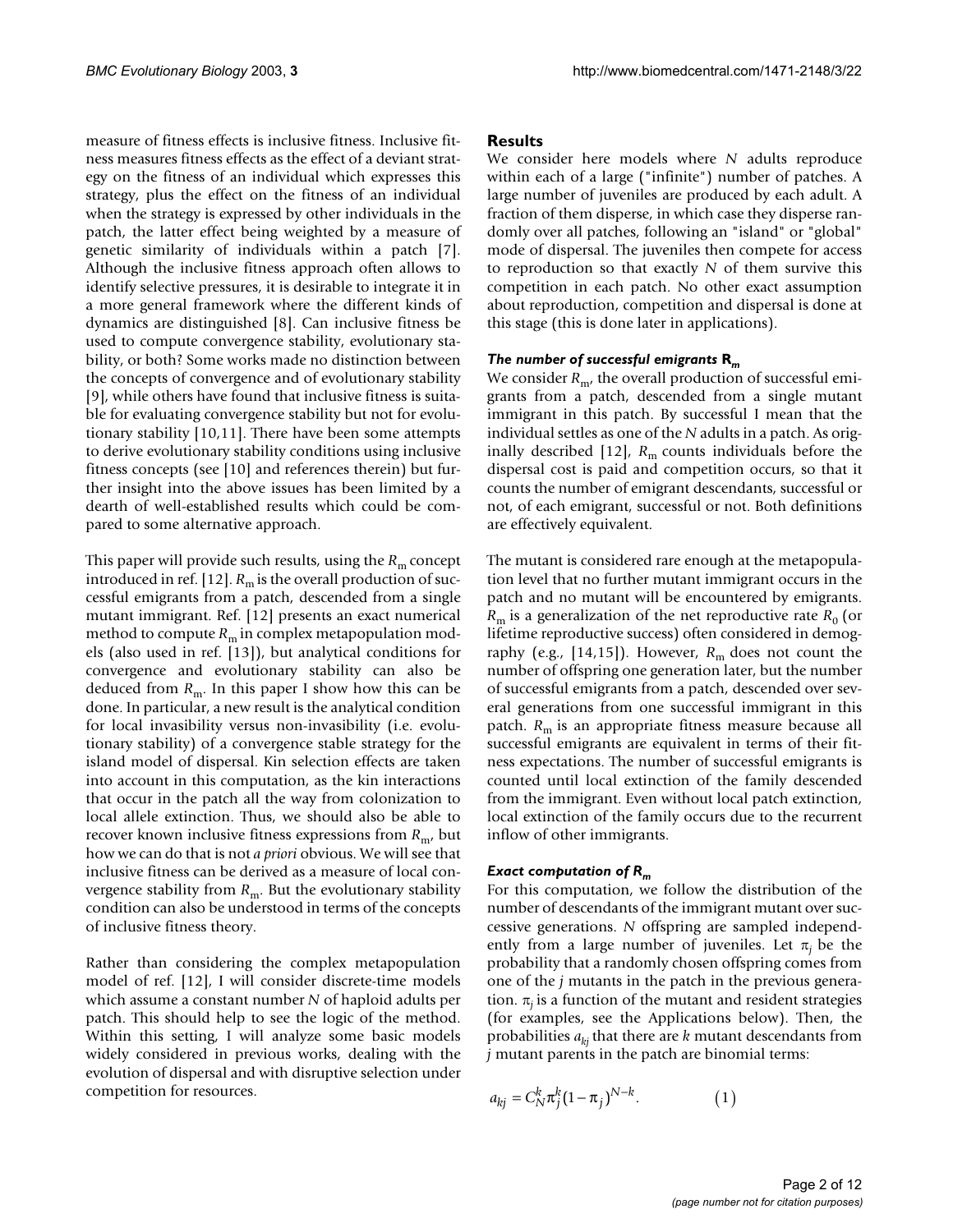where  $C_N^k$  is the binomial coefficient,  $N!/[k!(N - k)!]$ . These transition probabilities define a Markov chain with one absorbing state (local extinction of the mutant allele). Now let  $A = (a_{ki})$  for  $k = 1, ..., N$ ,  $j = 1, ..., N$  (i.e., mutant allele being present). For  $j > 0$ , the probability of having  $j$ mutants in the patch in generation *t* is given by  $p_j = (A^{t}i)_{j'}$ where **i** is a vector representing the initial distribution of the mutant: a single mutant is represented as **i** ≡  $(1,0,...,0)^T$ , where <sup>T</sup> denotes transpose. In each generation, the expected number of successful emigrant gametes of each mutant adult in a patch with *j* mutants is written *gj* . The number of successful emigrant mutant gametes produced by the patch in generation *t* is therefore  $h_j = jg_j$ . Let **h** ≡ (*hj* ). The expected outflow of successful mutants from the patch can be written

$$
\sum_{j=1}^{N} h_j p_j = \mathbf{h} \mathbf{A}^t \mathbf{i}.
$$
 (2)

Therefore, summing over generations we obtain the fitness measure  $R_m$  in the form

$$
R_m = \mathbf{h} \sum_{t=0}^{\infty} \mathbf{A}^t \mathbf{i} = \mathbf{h} \mathbf{B} \mathbf{i}
$$
 (3)

where  $B = (I - A)^{-1}$ . This is a simple discrete time version of eq. 6 in ref. [12].

*R*m is a function of the resident strategy *z* and of the mutant strategy, whose deviation from *z* is denoted δ. Local stability conditions are given in terms of the firstand second-order derivatives of the fitness measure [4-6]. We use the prime notation for differentiation with respect to δ throughout the paper. A strategy *z*\* is a candidate ESS (evolutionarily stable strategy) if  $R'_m = 0$  at  $z^*$ . A candidate ESS  $z^*$  is locally convergence stable if  $R'_m > 0$  at  $z \ll z^*$ and  $R'_m < 0$  at  $z \gg z^*$ , so that selection brings a population expressing strategy  $z \neq z^*$  closer to  $z^*$ . Hence, a strategy is locally convergence stable if  $d R'_m / dz < 0$  at  $z^*$ , where  $R'_m$ is evaluated at δ = 0 before the derivation with respect to *z* is carried out. It is locally non-invasible if  $R_m'' < 0$  at  $z^*$ (for the borderline case  $R_m^{\prime\prime} = 0$ , see [16]). In the following sections, we provide analytical expressions for  $R'_m$  and  $R''_m$ .

A technical device underlying results below is the expansion of derivatives of  $h_j$  and  $\pi_j$  in terms of powers of *j*. Results will rely upon the highest order term in these expansions being *j*2 for the first-order derivatives with respect to δ, and *j*3 for the second-order derivatives. This

holds because, whether interactions between individuals are additive or not,  $h_i$  and  $\pi_i$  can be expanded in terms of δ times the sum (or average) of individual phenotypes in the patch, plus  $\delta^2$  times the sum of products of pairs of individual phenotypes, plus  $\delta^2$  times the sum of products of three phenotypes, and so on. Dominance of allelic effects in diploid populations raises an exception to this pattern (see Discussion).

# $R_m^{\prime} \,$  and relatedness

Let *wj* (δ) be the expected number of adult offspring (emigrant or not) of a mutant parent among *j* mutant parents. The expected number of offspring *jwj* of the *j* mutants in the next generation is simply the sum of the expected number of successful emigrants (*hj* ) and of locally settled offspring (*N*π*<sup>j</sup>* ). That is,

$$
h_j(\delta) + N\pi_j(\delta) = jw_j(\delta). \quad (4)
$$

In the Appendix, it is shown that  $R'_m$  can be written as

$$
R'_{m} = \frac{1}{d} \left[ \dot{\kappa}(j w'_{j}) + \ddot{\kappa}(j w'_{j}) F \right]. \tag{5}
$$

where *d* is the probability that an adult is an immigrant in a population following the resident strategy, "(*jw'<sub>j</sub>*) and "( $jw'j$ ) are the coefficients of *j* and  $j^2/N$  in the expansion for  $jw'_j$ , and *F* is the probability that two individuals sampled with replacement in a patch have a common ancestor in the patch.

Simple and well-known arguments are available to compute *F* [17,18], so it is useful to express  $R'_m$  in terms of *F*. Between two successive generations *t* and *t* + 1, *F* obeys the recursion

$$
F(t+1) = 1/N + (1 - 1/N)(1 - d)^2 F(t)
$$
 (6)

where 1/*N* is the probability that the same individual is sampled twice,  $(1 - d)^2$  is the probability that two different individuals are both non-immigrants, and then *F*(*t*) is the probability that their parent(s) was or were from the same family, i.e. descend from the same immigrant. Thus the stationary value of *F* is

$$
F = \frac{1}{N - (N - 1)(1 - d)^2}.
$$
 (7)

The definition of *F* as the probability that two individuals descend from the same immigrant is also a definition of the genetic structure parameters used in population genetics (e.g., [17]), which are often used as relatedness coeffi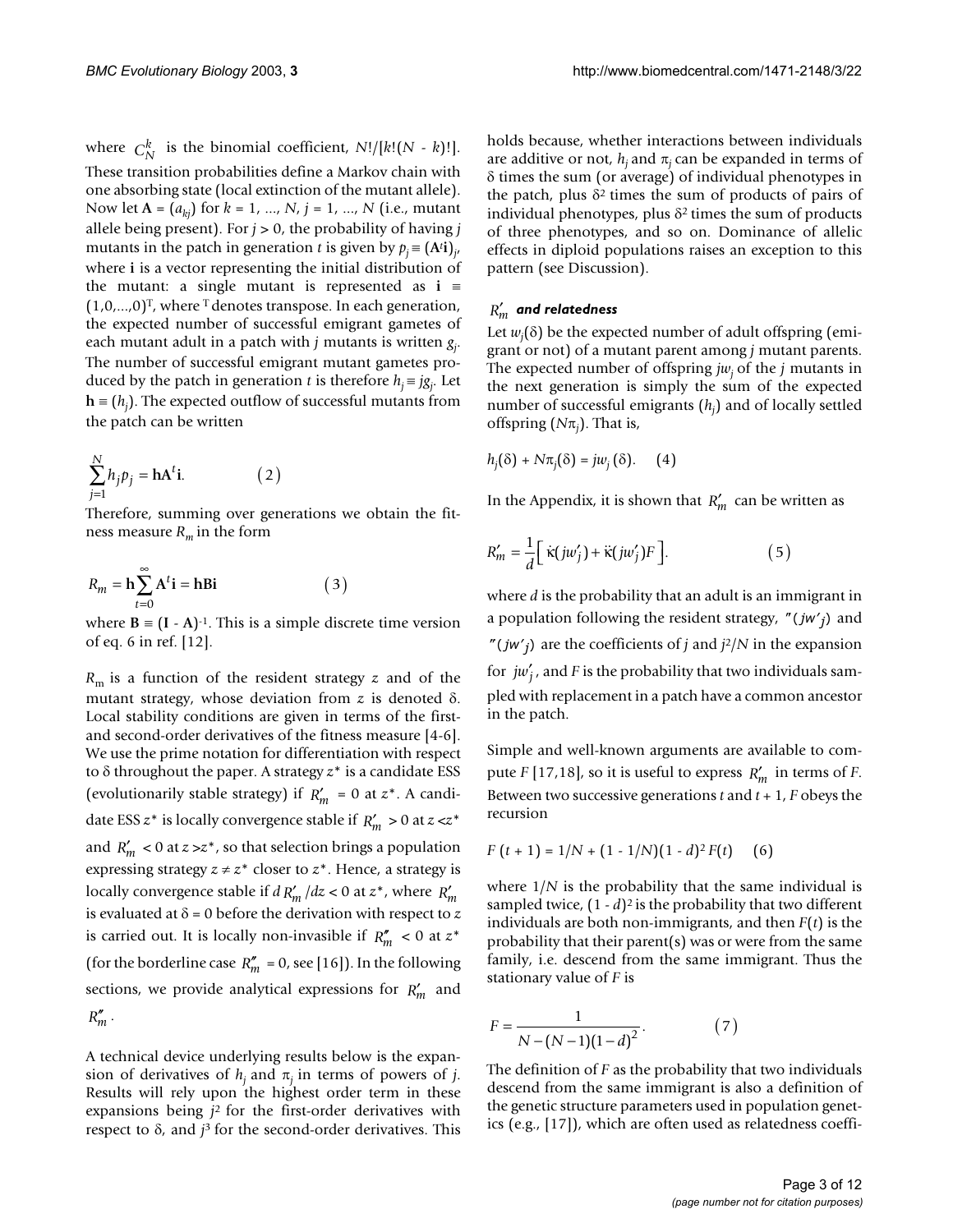cients in kin selection theory (e.g., [19,20]). Hence *F* is a relatedness coefficient. Indeed we can write

$$
R'_m\,=W_\text{IF}/d\quad \ \ (8)
$$

where  $W_{IF}$  is the inclusive fitness considered in other works (see the dispersal example for a concrete illustration). The  $1/d$  factor means that  $R<sub>m</sub>$  measures effects of selection over an average of 1/*d* generations, in contrast to  $W_{IF}$  which measures them over one generation.

 is a function of the resident strategy *z*. As noted above, *Rm*′  $R'_m$  serves to find candidate ESSs  $z^*$  such that  $R'_m = 0$  at *z*\*. Local convergence stability is determined by the sign of  $R'_m$  around  $z^*$ , which may be deduced from the sign of  $d \, R'_m / dz$  at  $z^*$  . As the Applications below show, it may not be necessary to compute  $dR'_m/dz$  to obtain the sign of  $R'_m$ and thus to check convergence stability.

# $R''_m$

We now consider invasion by mutants near a candidate ESS  $z^*$ . To express  $R_m^{\prime\prime}$  we generalize the  $\kappa$  notation intro-

duced above. Let  $\kappa$  (*f*),  $\ddot{\kappa}$  (*f*) and  $\dot{\kappa}$  (*f*) be the coefficients of *j*, *j*2/*N* and *j*3/*N*2 in the expansion for some quantity *f*. We obtain

$$
R''_m = \frac{1}{d} \left[ \kappa(jw''_j) + \kappa(jw''_j)F + \kappa(jw''_j)K \right] + \frac{1}{d} \kappa(jw'_j)4(N-1)N^2 \pi_1 F \left[ \kappa(\pi'_j)F + \kappa(\pi'_j)K \right]
$$
\n(9)

where *K* is the probability that three individuals sampled with replacement in the same patch descend from the same immigrant. *K* can be computed by the same methods as *F*, as detailed in the Appendix. All elements here are evaluated at  $\delta = 0$ . A proof is presented in the Appendix, and evaluation of this formula in the Applications was checked against numerical evaluation of *R*m by eq. 3. The second line of eq. 9 includes fitness effects depending on changes in relatedness due to selection (see Discussion). In general,  $\pi$ <sub>i</sub> is of the order of 1/*N*, *F* is of the order of 1/ *N* and *K* of the order of 1/*N*2, so the whole second line of eq. 9 is of the order of 1/*N* and cannot be easily neglected relative to the remainder of  $R''_m$ .

# **Applications**

Here we apply the above results first to a simple model of evolution of dispersal [21]. Although disruptive selection has been found in other dispersal models (e.g., [22-24]), it is not expected to occur in this model, which serves mainly to compare the present approach with a previous

computation of stable strategies. Next we consider two models of resource competition, one of which was previously considered in ref. [25]. These are small patch, limited dispersal versions of a class of models of competition widely considered in previous works: see e.g. [16,25-29], and references therein.

## *Dispersal*

The trait under selection is the dispersal probability of juveniles, and there is a survival cost *c* of dispersal: the survival probability of dispersed juveniles is (1 - *c*) times that of philopatric ones. For mutants with dispersal *z* + δ, the probability that an individual is the philopatric descendant of a mutant parent is

$$
\pi_j(\delta) = \frac{j[1 - (z + \delta)]}{j[1 - (z + \delta)] + (N - j)(1 - z) + Nz(1 - c)}.
$$
\n(10)

This expression is obtained as the ratio of the relative number of mutant juveniles that do not disperse [which is 1 -  $(z + \delta)$  for each of *j* mutant parents] to the relative number of juveniles which come in competition in the patch. The latter is the number of philopatric juveniles, 1 - (*z* + δ) for each of the *j* mutant parents and 1 - *z* for each of the *N* - *j* non-mutants, plus the relative number of immigrant juveniles from other patch, which is *Nz*(1 - *c*) as parents in other patches are not mutants and their juveniles pay the cost of dispersal.

Likewise, the number of successful emigrant offspring of each deviant parent is

$$
h_j(\delta) = j(1-c)\frac{z+\delta}{1-zc}
$$
 (11)

because each deviant parent contributes a relative number  $(1 - c)(z + \delta)$  of emigrant juveniles which compete with a relative number  $N[1 - z + (1 - c)z] = N(1 - zc)$  of competing juveniles in every other patch, and *N* adult offspring are sampled out of these juveniles (hence *N* disappears).

From these expressions and from eq. 4, one obtains

$$
\dot{\kappa}(j w_j') = \frac{-c}{1 - cz} \tag{12}
$$

and

$$
\ddot{\kappa}(j w_j') = \frac{1 - z}{(1 - cz)^2} \tag{13}
$$

so that  $R'_m = 0$  only for  $z^* = (F - c)/(F - c^2)$ , a formula known since ref. [21]. Together with eq. 7 and the relationship  $d = (1 - c)z/(1 - cz)$  between the immigration probability *d* and the emigration probability *z*, this yields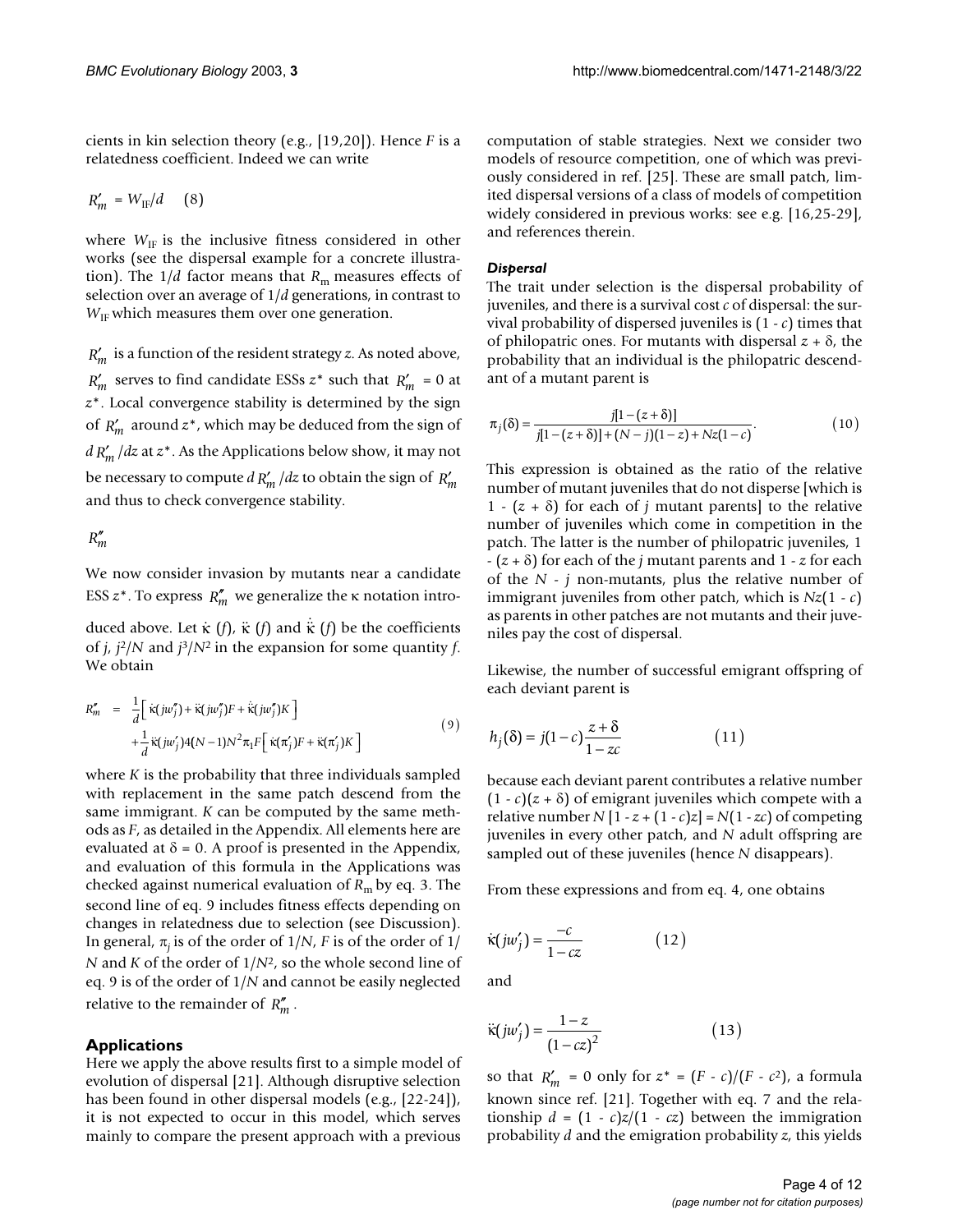$$
z^* = \frac{1 + 2Nc - \sqrt{1 + 4N(N - 1)c^2}}{2c(c + 1)N}.
$$
 (14)

Explicitly evaluating  $d R'_m/dz$  at the candidate ESS would be cumbersome, but it is easily verified that  $R'_m$  is positive (resp. negative) as *z* approaches 0 (resp. 1). Since  $R'_m$  does not vanish between 0 and  $z^*$ ,  $R'_m$  must increase (resp. decrease) from 0 when *z* decreases (resp. increases) from *z*\*. Hence, *z*\* is locally convergence stable. Further, at *z*\*,

$$
R''_m = \frac{2(F - c^2)[F + 2c^2(N - 1)](cK - F^2)}{d(1 - c)^2 F^4}.
$$
\n(15)

From this formula,  $R_m'' < 0$ , i.e. the candidate ESS is indeed an ESS, since *cK* <*F*2 at the candidate ESS. The latter result is not obvious, but can be verified as follows. Using eq. 40 to eliminate the three-genes relationship *K*, the sign of  $R''_m$  is seen to depend on the sign of the factors  $F$  -  $c$ (which is positive) and  $c^3 (N^2 - 1) + cF - N^2F^3$ . The latter is always negative for  $0 \lt c \lt 1$  and  $N \geq 1$ , because the third order polynomial in *x*,  $c^3$  ( $N^2$  - 1) +  $cx$  -  $N^2x^3$ , has only one real root *r*, which is such that  $r < (1 - c + 2cN)/(2N) < F$ .

The equivalence with the "direct fitness" method previously used to obtain eq. 14 and related results (e.g., [20,30]) can be verified as follows. According to this method, one considers the fitness function

$$
w(z_{\bullet}, z_0) \equiv w_p + w_d \equiv \frac{1 - z_{\bullet}}{1 - z_0 + (1 - c)z} + \frac{z_{\bullet}(1 - c)}{1 - cz} \tag{16}
$$

which describes the expected number of offspring of an individual with dispersal probability *z*•, in a patch of individuals with mean dispersal  $z_0$  in a population with resident dispersal *z* [20,30,31]. Since *jwj* = *jw* (*z* + δ, *z* + *j*δ/*N*), "(*jw'<sub>j</sub>*) and "(*jw'<sub>j</sub>*) are equal to the two partial derivatives of *w*, yielding

$$
R'_{m} = \frac{1}{d} \left[ \frac{\partial w}{\partial z_{\bullet}} + \frac{\partial w}{\partial z_{0}} F \right].
$$
 (17)

The term in brackets is the inclusive fitness [20]. One would also obtain (with  $\pi_1(0) = w_p(z^*, z^*)/N$ )

$$
R''_m = \frac{1}{d} \left( w^{(2,0)} + 2w^{(1,1)}F + w^{(0,2)}K \right)
$$
  
+ 
$$
\frac{4}{d}F(N-1) \left( K \frac{\partial w_p}{\partial z_0} + F \frac{\partial w_p}{\partial z_0} \right) w_p \frac{\partial w}{\partial z_0}
$$
(18)

where  $w^{(i,j)}$  is the derivative of *w*, *i* times with respect to  $z_{\bullet}$ , and *j* times with respect to  $z_0$ . Such expressions are convenient when fitness is exactly a function of  $z_0$  (i.e. when the phenotypes of all neighbors do not need to be distinguished), but they may not be useful otherwise.

## *Competition for resource*

Here we consider a model where an individual is in stronger competition with other individuals which have phenotypes similar to its own phenotype. Many previous models are phenomenological, effectively assuming that each individual exploits only one type of resource according to its phenotype, yet that it interferes more with individuals with similar phenotypes. For a population subdivided in small patches, such a model was formulated in ref.  $[25]$  and fully analyzed in the case  $N = 2$ . However, its formulation is relatively complex, so we will analyze here a slightly different model, and the final section of the Appendix gives comparable results for the model of ref. [25]. Both models have similar qualitative outcomes, which converge for large patch size.

Here we assume that each individual effectively exploits a range of resource and that interference on fitness of similar phenotypes results only from scramble competition for acquisition of resource (e.g., [26]). We consider a range of resource, such that resource of type *y* has abundance  $\rho(y)$ , which is the same in all patches. We assume that resource follows a normal distribution,

$$
\rho(\gamma) = \exp\left[-\frac{(\gamma - \gamma_m)^2}{2\sigma_\rho^2}\right] / \left(\sqrt{2\pi\sigma_\rho}\right) \tag{19}
$$

for some constant  $\sigma_{\rho'}$ , and some  $\gamma_m$  such that resource  $\gamma_m$  is the most abundant one.  $\sigma$ <sub>o</sub> describes the width of the distribution of resource over different types.

We assume that each individual cannot exploit all resources with equal efficiency. An individual *i* with phenotype  $z_i$  exploits resource  $\gamma$  with an efficiency given by an efficiency function  $\alpha(y, z_i)$ , such that the individual gets a

fraction  $\alpha(\gamma,z_i) / \sum_{k=1}^N \alpha(\gamma,z_k)$  <sub>of resource  $\gamma$ , which is the</sub> ratio of its own efficiency at exploiting resource *y* to the sum of efficiencies at exploiting *y* among all individuals in the population. We assume that the efficiency function is normal-shaped,

$$
\alpha(\gamma, z_i) = \exp\left[-\frac{(\gamma - z_i)^2}{2\sigma_{\alpha}^2}\right]
$$
 (20)

for some  $\sigma_{\alpha}$ , identical for all individuals. Thus, individual *i* is best at exploiting resource  $z_i$ , and  $\sigma_\alpha$  quantifies the diversity of resource that an individual may exploit. An individual strategy is therefore characterized by  $z_i$  and con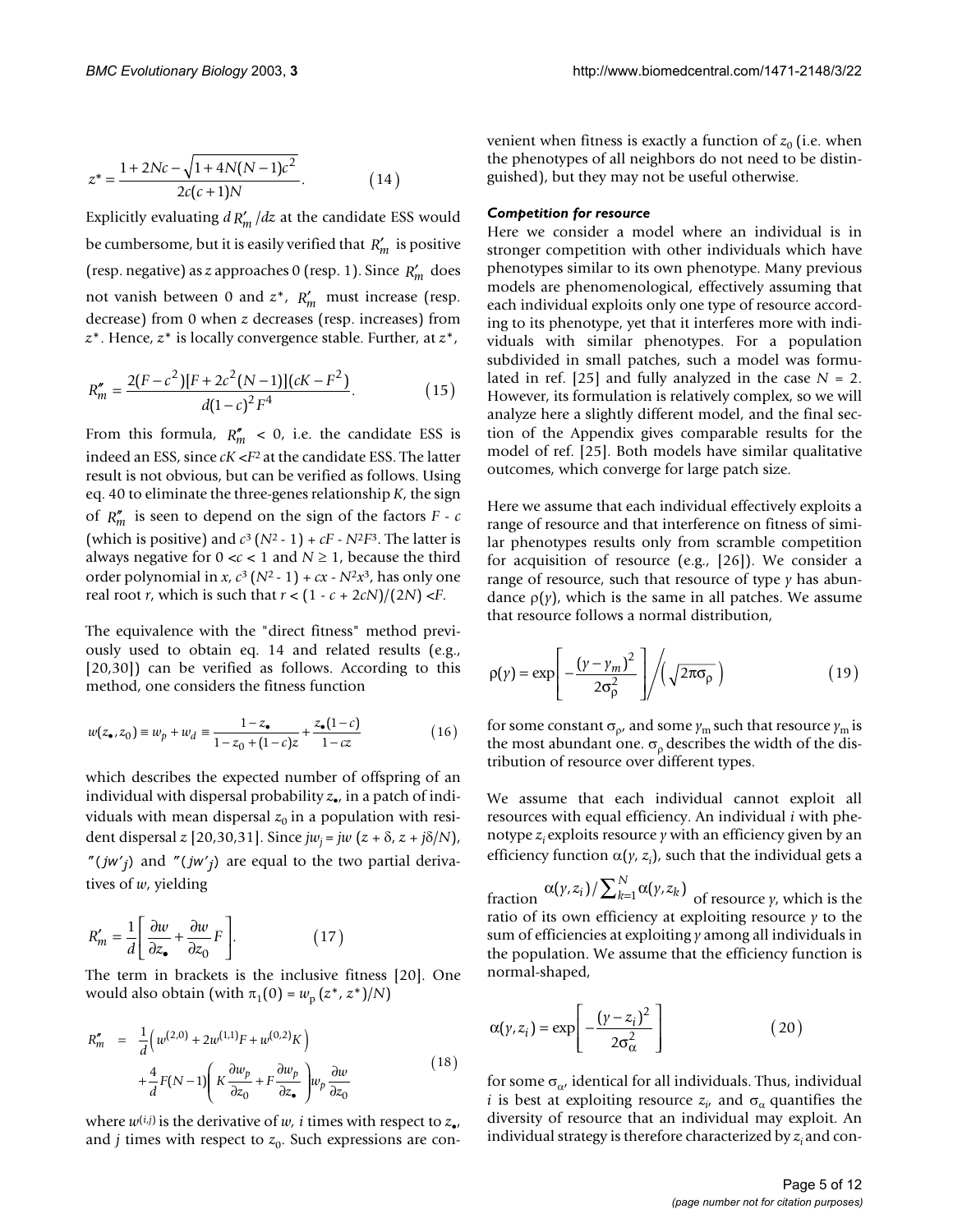strained by the range of resources it can efficiently exploit around *zi* .

Below we consider residents with strategy  $z_i = z$  and mutants with strategy  $z_i = z + \delta$ . Hence, in a patch with *j* mutants and *N* - *j* non-mutants,

$$
\sum_{k=1}^N \alpha(\gamma, z_k) = j\alpha(\gamma, z + \delta) + (N - j)\alpha(\gamma, z).
$$

The share  $s_i(\delta)$  of total resource that individual *i* obtains is its share of resource *y*, times abundance of resource *y*, integrated over the distribution of *y*. Hence, in a patch with *j* mutants and *N* - *j* non-mutants, it is

$$
s_j(\delta) = \int_{-\infty}^{+\infty} \rho(\gamma) \frac{\alpha(\gamma, z + \delta)}{j\alpha(\gamma, z + \delta) + (N - j)\alpha(\gamma, z)} d\gamma.
$$
 (21)

We assume that the expected number of juveniles of an individual is proportional to this share *sj* of total resource. The probability that an individual in the offspring generation is the descendant of anyone of *j* mutant parents in its patch is then

$$
\pi_j(\delta) = j s_j(\delta) (1 - d) \qquad (22)
$$

and the expected number of successful emigrant gametes of *j* mutant parents is

$$
h_j(\delta) = N \, djs_j(\delta). \quad (23)
$$

The factor *N* appears here, as in the dispersal example, because *N* adults settle in each patch. A general, useful check of expressions for  $\pi$ <sub>*i*</sub> and  $h$ <sub>*i*</sub> is that *jw*<sub>*i*</sub> (0) = *j* =  $h$ <sub>*i*</sub> (0)  $+ N\pi_i (0)$  (from eq. 4).

Here "
$$
(jw'j) = -
$$
" $(jw'j) = (\gamma_m - z)/\sigma_{\alpha}^2$ . Hence

$$
R'_{m} = \frac{1}{d\sigma_{\alpha}^{2}} (\gamma_{m} - z)(1 - F). \tag{24}
$$

 $R'_m$  is of the sign of  $\gamma_m$  - *z*, which means, as expected, that the population will evolve to exploit the most abundant resource,  $z^* = \gamma_m$ . In other words,  $\gamma_m$  is locally convergence stable. At *z*\*, similar computations yield

$$
R''_m = \frac{\sigma_\rho^2}{d\sigma_\alpha^2} \left[ \left( \frac{1}{\sigma_\alpha^2} - \frac{1}{\sigma_\rho^2} \right) (1 - F) - \frac{2}{\sigma_\alpha^2} (F - K) \right].
$$
 (25)

For given *d*, *F* and *K* become negligible as *N* increases (they are of the order of 1/*N* and 1/*N*2, respectively), and in the limit we recover the result for panmictic populations, that disruptive selection occurs when  $\sigma_{\alpha} > \sigma_{\alpha}$ , i.e.

when the resource is more broadly distributed than can be efficiently exploited by one individual.

Population structure inhibits branching, a previously noted result [25] for the interference competition model (see Appendix): for  $N = 2$ ,

$$
R''_m = -\frac{(2-d)}{\sigma_\alpha^2 (1-d)^2} \tag{26}
$$

is always negative and, unexpectedly, is independent of  $\sigma$ <sub>o</sub> (because the term in brackets in eq. 25 is then independent of  $\sigma_{\rho}$  and proportional to  $1/\sigma_{\rho}^2$  ). For any *N*, the exact condition for disruptive selection is  $1/\sigma_{\alpha}^2 > 1/\sigma_{\rho}^2 + 2(F -$ *K*)/(1 - *F*)/  $\sigma_{\alpha}^2$ . The latter condition is complex, because

$$
\frac{F-K}{1-F} = \frac{(1-d)^2(N-2) + N(2-d)}{(2-d)(N^2 - (N-1)(N-2)(1-d)^3)},
$$
\n(27)

but it implies that branching is inhibited by small patch size and low dispersal. This result can be understood as follows [25]. There is disruptive selection when a deviant individual gains fitness from avoiding competition with the resident strategy. However, in a subdivided population, competition is preferentially with genetically related individuals, i.e. with individuals more likely to be deviant than the average individual in the population. Then, deviant individuals do not avoid competition as much as if the neighbors in the patch were not related.

Since *K* is of the order of 1/*N*2, it may seem reasonable to approximate  $R_m^{\prime\prime}$  by setting  $K = 0$ . This seems to work well only for *N* large and *d* large (Figure 1), because *K* is not negligible when  $d \rightarrow 0$  even for large *N*. Ignoring *K* will be misleading in this case.

The strategy  $z^* = 0$  may be locally stable without being globally stable:  $R''_m < 0$  does not exclude that mutants with large effects could invade (for examples, see [32,33]). Here this may happen for a narrow range of parameter values in the structured population model, even though it does not happen in a single large patch of infinite size. In a single large patch at the candidate ESS, the fitness of a single mutant is

$$
w_j(\delta) = \exp\left[ \left( \frac{1}{\sigma_{\alpha}^2} - \frac{1}{\sigma_{\rho}^2} \right) \frac{\delta^2 \sigma_{\rho}^2}{2\sigma_{\alpha}^2} \right]
$$
(28)

so that large mutations invade if and only if small mutations invade. In structured populations, global stability was investigated by numerical evaluation of *R<sub>m</sub>*, focusing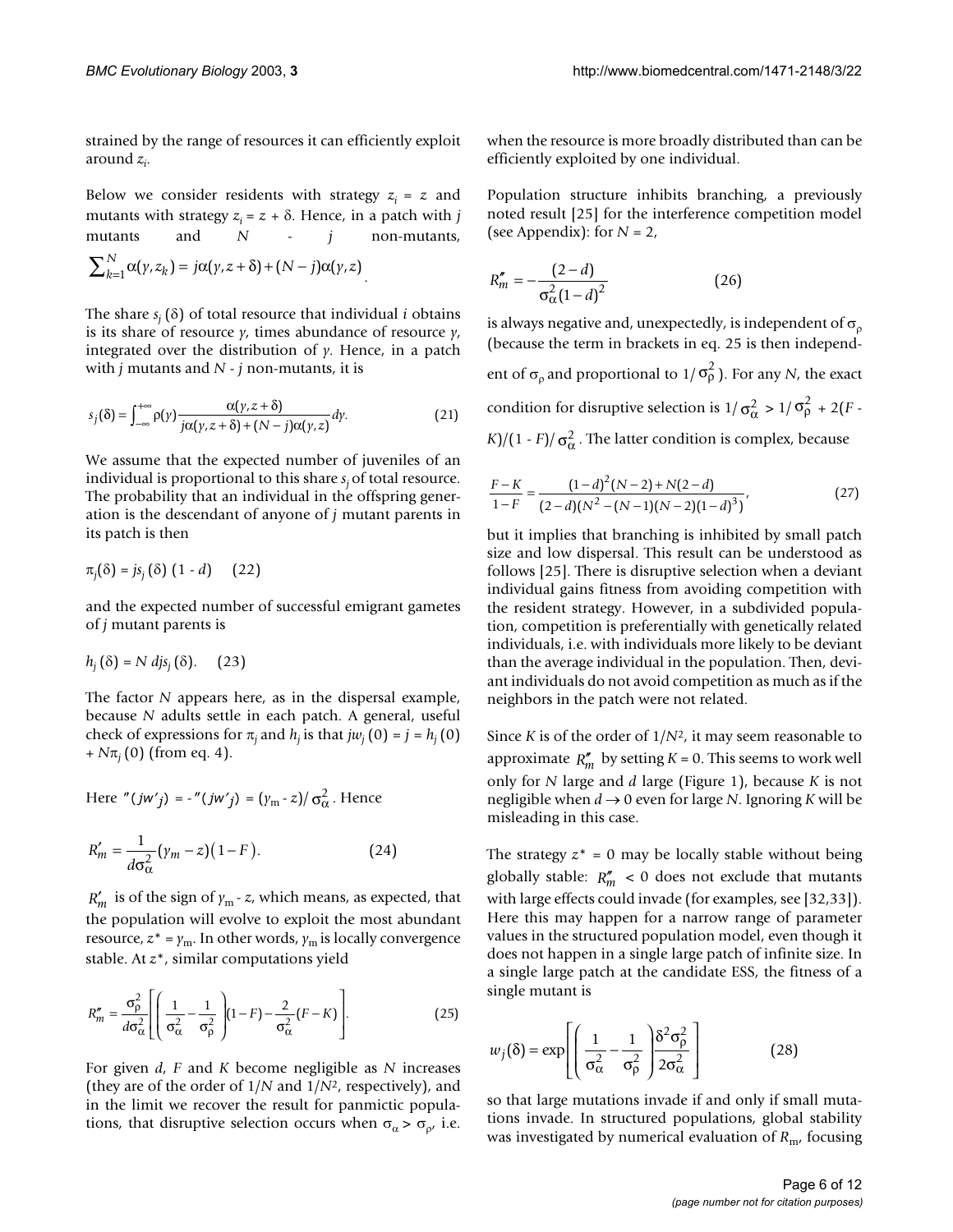2 4 6 8 10  $\sigma_\rho^2/\sigma_\alpha^2$  $\theta$ 0.2 0.4 0.6 0.8 1 dispersal rate *d N*3  $N\succcurlyeq4$ M∕≓12  $N = \infty$ 

#### **The I** and selections of  $\frac{1}{2}$  and selection  $\frac{1}{2}$  and selection  $\frac{1}{2}$

Threshold combinations of values of  $\sigma_{\rho}^2 / \sigma_{\alpha}^2$  and *d* for disruptive selection. The lines are the thresholds for different values of *N*. Branching is favored for sets of values in the top right corner delimited by these lines. The dashed line shows the thresholds for *N* = 12 obtained with the approximation *K*   $= 0.$ 

<span id="page-6-0"></span>

on threshold combinations of  $\sigma_{\rho}^2 / \sigma_{\alpha}^2$  and *d* such that  $R''_m = 0$ , that is on the set of parameter values represented by the lines in Figure 1. By continuity, if for some mutants  $R_m$  > 1 in the neighborhood of these threshold values, there must be close values of  $\sigma_{\rho}/\sigma_{\alpha}$  and *d* such that  $R_{\rm m}$  > 1 for some mutants while  $R''_m < 0$ , which is the sought phenomenon of global instability despite local stability. It was found to happen for some parameters combinations as shown in Figure [2](#page-6-0). Note that  $R<sub>m</sub>$  can be quite large in some cases, e.g. *R*m > 182 for *N* = 36, *d* = 1/100 (implying the threshold value  $\sigma_{\rho}^2 / \sigma_{\alpha}^2 \cong 3.94$ ), and  $\delta = 0.729$ , so the selective pressures at work could be efficient on a short time scale.

To some extent, global instability could be sought from higher-order derivatives of *R*<sub>m</sub>. In the present case the symmetry of selection on mutants with effect δ and -δ implies that  $R_m$  is an even function of  $\delta$  around the candidate ESS and that all its odd-order derivatives are null, so at least the fourth-order derivatives should be considered. In practice, this would be very complex.

# **Figure 2**

Cases of global instability. The shaded area is the set of parameter values for which some mutants invade despite local non-invasibility of the candidate ESS *z*\*. This figure is obtained from computation of *R*m for δ up to 2.187.

#### **Discussion**

This paper has shown how local evolutionary stability conditions can be computed in structured populations. The expression for  $R'_m$ , which determines convergence stability, is consistent with earlier results from inclusive fitness theory. The expression for  $R''_m$ , which determines evolutionary stability *stricto sensu,* is new. These are local stability conditions: numerical evaluation of  $R<sub>m</sub>$  is required to check that mutants of large effect could not invade even if mutants of small effect cannot. Here I will comment on the different roles that relatedness plays in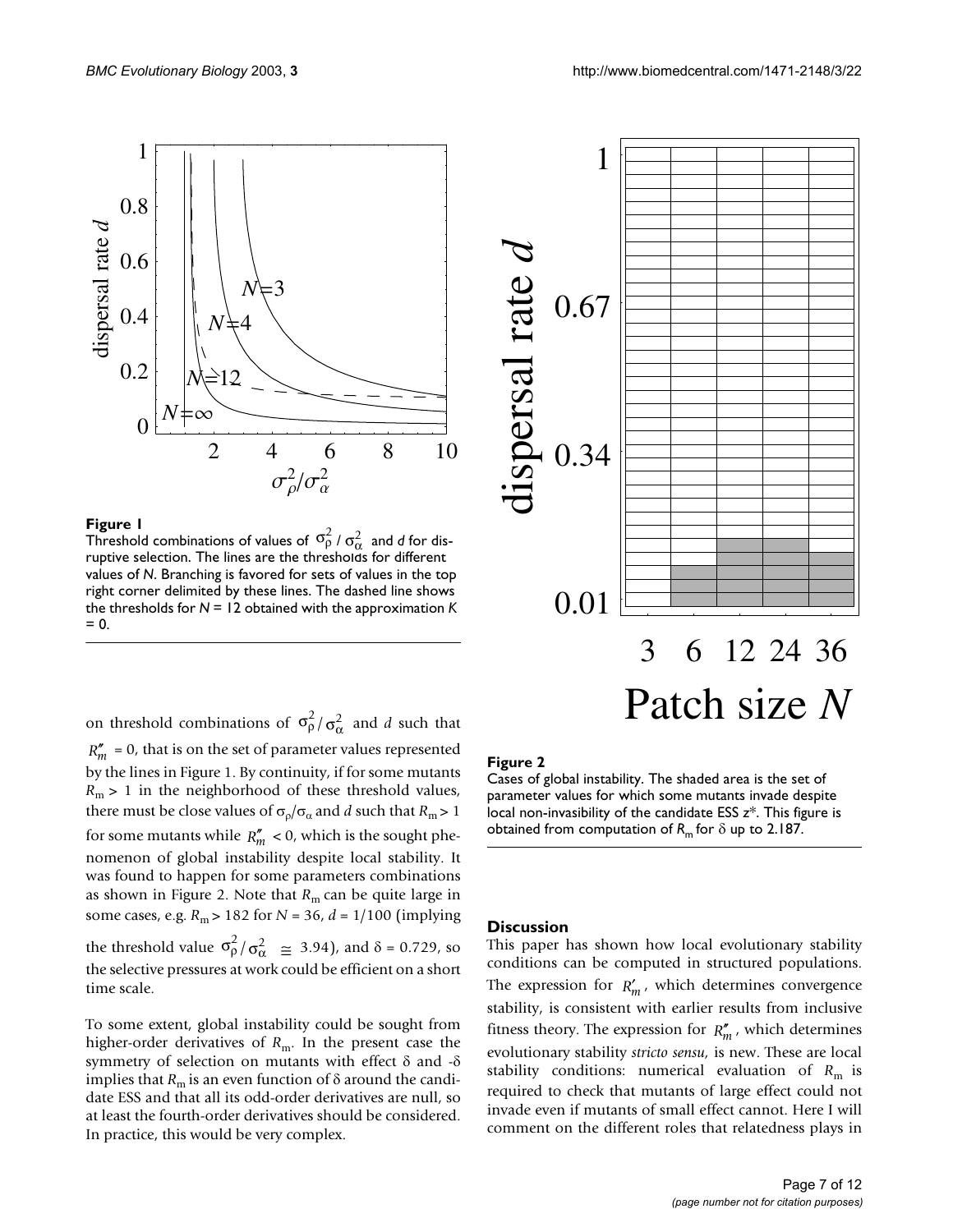measures of convergence and evolutionary stability, and in this perspective I will discuss the interpretation of the different terms which appear in the computation of  $R'_m$ and  $R''_m$  as detailed in the Appendix.

Evaluation of  $R'_m$  involves computation of **hB'i**, and this leads to computation of  $\mathbf{i}^2$ Bi, where  $\mathbf{i}^2 = (1, 2^2, ..., N^2)$ .  $\mathbf{i}^2$ Bi is the sum over generations of the expected square number of descendants of an immigrant in its patch, and therefore in a neutral model it is proportional to relatedness (see eq. 37). Thus we recover expressions for inclusive fitness in terms of relatedness in a neutral model. Here, relatedness describes the probability that two genes have a common ancestor within the patch they are sampled in; this is the property of relatedness that is relevant in relating inclusive fitness to the fitness of rare alleles.

In contrast, evaluation of second-order fitness effect generally requires evaluation of the effect of selection on relatedness. This has been previously acknowledged [10] but not taken into account because it was not found how to compute these effects. This problem has been solved here. Since the term **j**<sup>2</sup>**Bi** is proportional to relatedness, **j**<sup>2</sup>**B'i** is proportional to the derivative of relatedness, and this term is included in  $R''_m$ . The present analysis further shows that it can be expressed as function of the probability that three genes have a common ancestor within the patch, in a neutral model (see eqs. 51–53).

The different terms of  $R''_m$  can be interpreted by distinguishing effects on the distribution of mutant family size in generation *t* (the parents of the next generation) and effects on the number of offspring of these parents. The first line of the expression for  $R''_m$ ,

$$
\frac{1}{d}[\dot{\kappa}(jw_j'') + \ddot{\kappa}(jw_j'')F + \dot{\kappa}(jw_j'')K],\tag{29}
$$

represents second-order effects on the number of offspring of these parents, cumulated over all generations. They include effects on the probability that next-generation individuals will be of philopatric origin (  $\pi''_j$  ) and on the production of successful emigrants  $(h''_j)$ , which are gathered in the single term  $j w_j^{\prime}$ . These terms differ from previous expressions for second-order effects: we find a three-gene relationship *K* [in the terms  $\dot{\kappa}$ (  $jw_j''$  ) *K* above and  $w^{(0,2)}K$  in eq. 18] in place of relatedness in the corresponding term of condition (15b) in [10]. Here *K* does not appear as measuring an effect of selection on relatedness, but because fitness (*wj* ) of a mutant focal individual

is affected in a nonadditive way by pairs of mutant neighbors (where individuals are considered "with replacement", so that the focal individual and its two neighbors may all be the same individual).

The remainder of  $R''_m$ ,

$$
\frac{1}{d}\ddot{\kappa}(j\omega'_j)4(N-1)N^2\pi_1F[\dot{\kappa}(\pi'_j)F + \ddot{\kappa}(\pi'_j)K],\tag{30}
$$

is entirely new. It is of order 1/*N*, so that it cannot be easily neglected relative to other kin competition effects. It compounds first-order effects on the distribution of family size in generation *t* with first-order effects on the number of offspring of these individuals,  $h_j$  and  $\pi_j$ . The distribution of family size is given by **A***<sup>t</sup>* **i** (eq. 2). Therefore, the effects of selection on this distribution are given by derivatives of **A***<sup>t</sup>* , and the cumulative effects of selection over generations are given by derivatives of  $(I - A)^{-1} = B$ . Thus, all expected effects of selection on the genetic structure of the parents in each generation are accounted by **B**' in the  $2(h' + jA')B'$ **i** term of eq. 56. The latter term determines the whole expression (30) above. It involves effects not only on relatedness but also on the mean size of the family descended from an immigrant.

Our results have relied upon the highest order term in the expansion of  $jw'_j$  being  $j^2$ , and  $j^3$  for  $jw''_j$ . In diploid populations with dominance at the locus under selection, the highest order term for  $jw'_j$  would be  $j^3$ . The evaluation of  $R'_m$  would involve the three-gene relationship, and  $R''_m$ would also depend on higher powers of *j*.

Previous consideration of  $R<sub>m</sub>$  has been based on the principle that we should compute fitness for a rare mutant [12], where rare means here that fitness effects can be computed by considering a single immigrant mutant in a population of residents. But the concept of convergence stability also requires that when  $R'_m \neq 0$ , selection has the same direction whatever the mutant frequency, so that allele invasion implies allele replacement. In the infinite island model, the direction and magnitude of first-order effects on fitness are the same whatever the mutant allele frequency. This is a distinct result owing to a distinct concept of relatedness, the so-called regression definition of relatedness [34,35]. This relatedness concept serves to describe the probability that two individuals within a patch share the same allele when the allele is not rare in the population, and implies that selection is not frequency-dependent. Thus two distinct concepts of relatedness are called for in the computation of fitness effects on rare mutants and of convergence stability. However, in the infinite island model, the same measure *F* quantifies both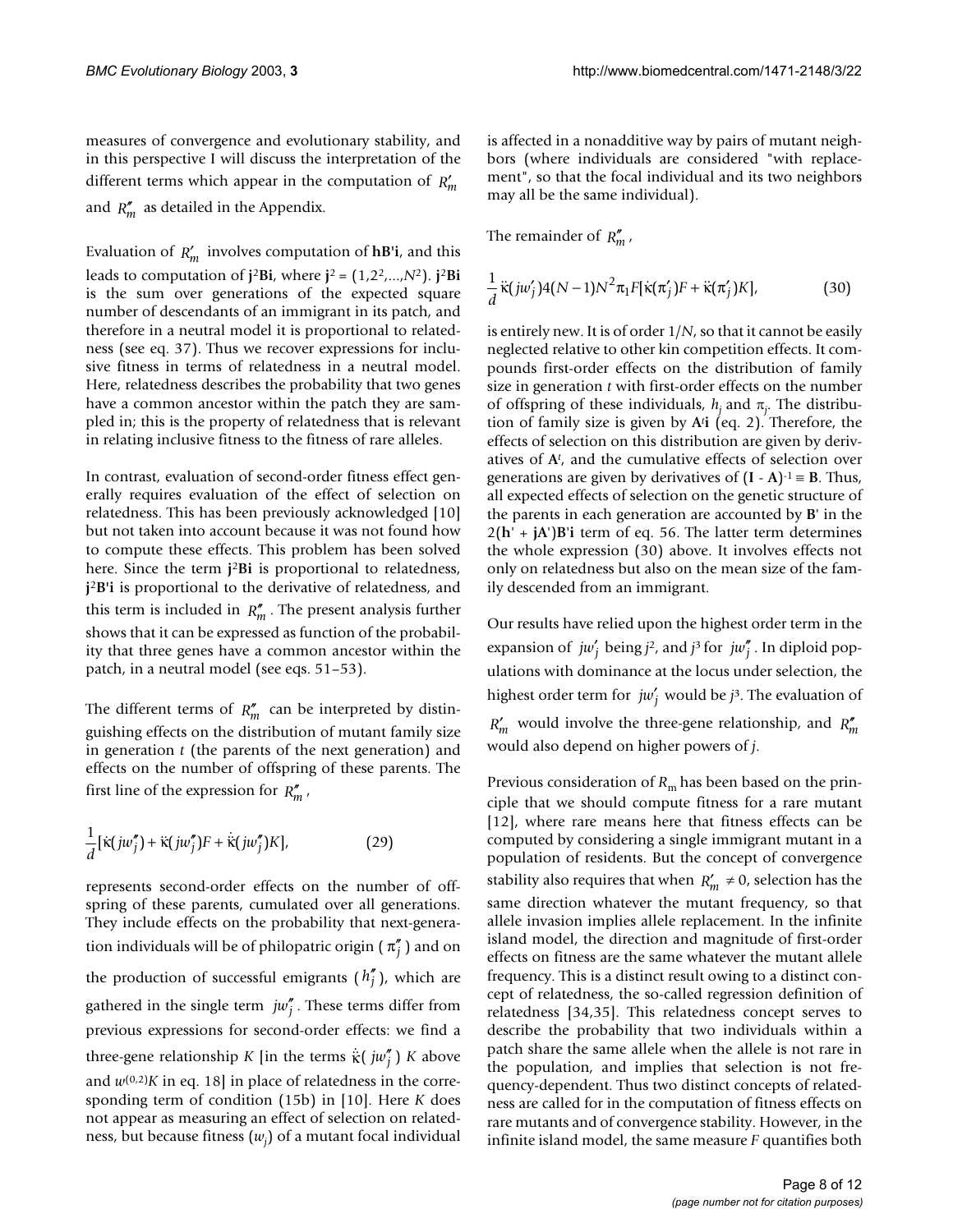concepts of relatedness, and  $R'_m$  is appropriate for computing convergence stability. This holds because whether the mutant allele is rare or not, the first-order fitness effects depend on the probability that two gene lineages sampled in a patch have a common ancestor in this patch, i.e. that they descend from the same immigrant [36]. By contrast, evolutionary stability depends on frequencydependent selection, so no use of the regression definition is called for in the evaluation of the condition for evolutionary stability *stricto sensu*.

# **Conclusions**

The present paper makes clear the relationship between inclusive fitness concepts and the alternative approach based on the number of successful emigrants. The applications are straightforward. In the dispersal model, branching has never been suggested to occur, and it is shown here that selection is never disruptive at the candidate ESS. This example serves to illustrate the relationship with some techniques from inclusive fitness theory. In the model of competition for resources, population structure inhibits branching. Our results allow a deeper analysis of this example, and we find that there are a few cases of global instability despite local stability.

## *Appendix*

computation of  $R'_m$  and  $R''_m$ 

# *Eigenvectors and eigenvalues of A and B at*  $\delta$  = 0

Computation of the eigenvalues and eigenvectors of **A** allows evaluation of various expressions involving **A** and **B**. However, the expressions for most eigenvectors are complex, and our analyses actually avoid as much of this algebra as possible, except for the few results stated in this section.

Let  $\mathbf{j}$ <sup>*m*</sup>≡ (1,2<sup>*m*</sup>...,*N<sup>m</sup>*) be the element-wise product of **j** with itself *m* times. Let **1** be the vector (1,...,1) of length *N*. Let **j**<sub>(*m*)</sub> ≡ **j**(**j** − **1**) ... [**j** − (*m* − 1)**1**], also in terms of the elementwise vector product [i.e., its *j*th element is *j*(*j* - 1)...(*j* - *m* + 1)]. Then

$$
\mathbf{j}_{(\mathbf{m})}\mathbf{A} = \mathbf{j}^m N_{(m)} \pi_1^m \tag{31}
$$

where  $N_{(m)} \equiv N(N-1)...(N-m+1)$ . This result follows from well-known results for factorial moments of the binomial distribution. The *j*th element of **j***<sup>k</sup>***A** is the *k*th moment of the binomial distribution with parameters *N* and  $\pi_{j}$ , hence the *j*th element of  $\mathbf{j}_{(m)}$ **A** is the *m*th factorial moment of the binomial distribution with parameters *N* and  $\pi_{j}$ , i.e. it is  $N_{(m)}\pi_{j}^{m}$ . For  $\delta = 0$ , this element is also  $j^m N_{(m)} \pi_1^m$  ; from which eq. 31 follows.

Then, one way to obtain the eigenvalues and eigenvectors of **A** is to note that  $j^k = \sum_{m=1}^{\infty} S_k^{(m)} j_{(m)}$ , where the  $S_k^{(m)}$ 's are the Stirling numbers of the second kind [37]. Thus  $\mathbf{j}^k \mathbf{A} = \sum_{m=1}^k \mathbf{S}_k^{(m)} \mathbf{j}^m N_{(m)} \pi_1^m$  , which relates  $\mathbf{j}^k \mathbf{A}$  for any  $k$  to lower element-wise powers of **j**. For *k* = 1, this yields trivially the first eigenvalue and eigenvector. Together with *k* = 2, this yields the second eigenvalue and eigenvector, and so on. The eigenvalues of **A** are  $j^k = \sum_{m=1}^k S_k^{(m)}$ j  $=\sum_{m=1}^k S_k^{(m)}$ **j**<sub>(*m*)</sub>, where the  $S_k^{(m)}$ 

$$
\lambda_m = N_{(m)} \pi_1^m, \tag{32}
$$

and eigenvectors associated to  $\lambda_1$  and  $\lambda_2$  are  $\mathbf{e}_1 = \mathbf{j}$  and  $\mathbf{e}_2 =$  $\mathbf{j} + [(N-1)\pi - 1]\mathbf{j}^2$ . It appears that more eigenvectors are not needed.

Conversely

$$
\mathbf{j}^2 = \frac{N}{1 + (N - 1)d} (\mathbf{j} - \mathbf{e}_2). \tag{33}
$$

## *Evaluation of jB, j2B, j2Bi and j3Bi*

Note first that  $1 - N\pi_1(0) = d$ . This is a necessary consequence of the fact that the parent of any individual is either from the patch (with probability  $N\pi_1$  when  $\delta = 0$ ), or immigrant (with probability  $d$ , by definition, when  $\delta$  = 0). Then, given  $B = (I - A)^{-1}$ ,

$$
\mathbf{j}B = \mathbf{j}(1 - \lambda_1)^{-1} = \mathbf{j}(1 - N\pi_1)^{-1} = \mathbf{j}/d \quad (34)
$$

at  $\delta = 0$ . Thus, the fitness of a neutral mutant is  $hBi = djBi$  $= 1$ , as it should be.

From eq. 33,

$$
\mathbf{j}^2 B = \frac{N}{1 + (N - 1)d} \left( \frac{\mathbf{j}}{d} + \frac{\mathbf{e}_2}{1 - \lambda_2} \right)
$$
(35)  
=  $(1/d - 1)NF\mathbf{j} + NF\mathbf{j}^2$  (36)

where *F* is given by eq. 7. Then,  $\mathbf{i}^2 \mathbf{Bi} = NF/d$ . This result can be obtained by a more enlightening approach.  $j^2$ **Bi** =  $j^2$  $\sum_{t=0}^{\infty}$ **A**<sup>*t*</sup>**i** can be viewed as the expectation of the sum over generations of the squared size *j*2 of the family descended from an initial mutant. In any generation, expected squared family size is *N*2 times the probability that two individuals sampled with replacement belong to the same family, i.e. that they descend from the same immigrant. The latter probability is *F*, as noted in the main text. Then, the sum over a long time *T* of expected squared family sizes is *N*<sup>2</sup>*TF*. It is also the number of immigrants *TNd* times the expectation of family size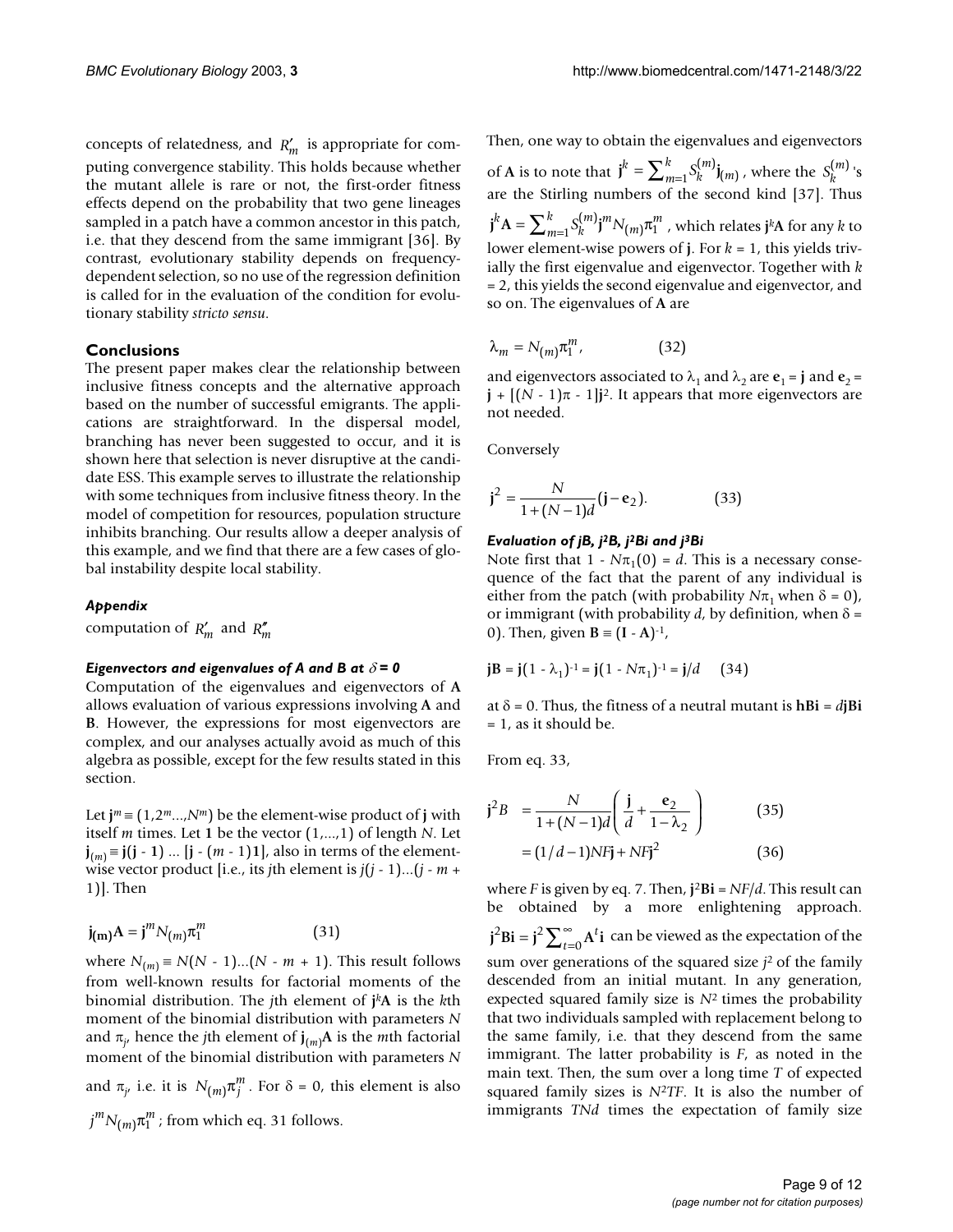summed over generations since the family's ancestor immigrated into the patch, **j**<sup>2</sup>**Bi**. Hence

$$
\mathbf{j}^2 \mathbf{Bi} = N^2 \mathbf{T} F / (NTd) = NF/d. \quad (37)
$$

This argument is easily generalized to other functions of number of mutants. In particular

 $j^3$ **Bi** =  $N^2K/d$  (38)

where *K* is the probability that three individuals sampled with replacement in a patch descend from the same immigrant. *K* can be computed as follows: the three individuals sampled with replacement are either three times the same individual (with probability 1/*N*2), or two of them are the same and differ from a third [with probability (1 - 1/*N*)3/ *N*], or they are all distinct. In the latter cases we consider their origin in the previous generation *t*. These different cases give a recursion over successive generations *t* and *t* + 1:

$$
K(t+1) = \frac{1}{N^2} + \frac{3}{N} \left( 1 - \frac{1}{N} \right) (1 - d)^2 F(t) + \left( 1 - \frac{1}{N} \right) \left( 1 - \frac{2}{N} \right) (1 - d)^3 K(t).
$$
 (39)

Then, the stationary value of *K* is

$$
K = \frac{1 + 3(N-1)(1-d)^2 F}{N^2 - (1-d)^3 (N-1)(N-2)}.
$$
 (40)

Evaluation of  $R'_m$ 

Consider

$$
R'_m = \mathbf{h}' \mathbf{Bi} + \mathbf{h} \mathbf{B'i}.
$$
 (41)

All elements are evaluated at  $\delta = 0$ . The jth element of **h**' can be expanded in terms of *j* and *j*2 and of model parameters. Let  $\kappa$  (*f*) and  $\kappa$  (*f*) for the coefficient of *j* and *j*<sup>2</sup>/*N* in the expression for some quantity *f*, and expand  $h'_j$  in this way. Then

$$
R'_{m} = [\dot{\kappa}(h'_{j})\mathbf{j} + \ddot{\kappa}(h'_{j})\mathbf{j}^{2} / N] \mathbf{Bi} + \mathbf{h}\mathbf{B}'\mathbf{i}.
$$
 (42)

In  $\delta = 0$ ,  $h = d\mathbf{j}$ , so that, using  $B' = BA'B$  (see [38], p. 151) and eq. 34,

$$
hB' = d\mathbf{j}BA'B = \mathbf{j}A'B.
$$
 (43)

The *l*th element of **jA**' is the derivative of the expectation of the binomial distribution (1), hence it is  $N\pi'_{j}$  . Then

$$
\mathbf{j} \mathbf{A}' = N[\dot{\mathbf{k}}(\pi'_j)\mathbf{j} + \ddot{\mathbf{k}}(\pi'_j)\mathbf{j}^2 / N]
$$
\nand, using eq. 43,

$$
\mathbf{h}\mathbf{B}'\mathbf{i} = N[\dot{\kappa}(\pi'_j)\mathbf{j} + \ddot{\kappa}(\pi'_j)\mathbf{j}^2 / N]\mathbf{Bi}.
$$
 (45)

Recall that  $h_i$  is the expected number of emigrant adults offspring of *j* mutant adults, and that  $N\pi$ <sub>*i*</sub> is the number of adult offspring in the patch of *j* mutant adults. Hence  $h_i$  + *N*π*j* is simply the expected number of adult offspring of *j* mutant adults, denoted as  $jw_i$  (eq. 4). Then from eqs. 42 and 45,

$$
R'_{m} = \left[\kappa(jw'_{j})\mathbf{j} + \kappa(jw'_{j})\mathbf{j}^{2} / N\right]\mathbf{Bi}.
$$
 (46)

With eqs. 34 and 37, this implies eq. 5.

# *Evaluation of j2A', j2A'Bi and j2B'i*

These computations are preliminary to the computation of  $R''_m$ . The *j*th element of **j**<sup>2</sup>**A**' is the derivative of the second moment of the binomial distribution (1). Hence, it is

$$
[N(N-1)\pi_j^2 + N\pi_j'] = [2(N-1)\pi_j + 1]N\pi_j' \tag{47}
$$

$$
= N[2(N-1)\pi_j + 1][\dot{\kappa}(\pi'_j)j + \ddot{\kappa}(\pi'_j)j^2 / N]. \tag{48}
$$

Using  $\pi_i = j\pi_1$  at  $\delta = 0$ , this implies

$$
j^{2}A' = 2N(N-1)\pi_{1}[j^{3}\ddot{x}(\pi'_{j})/N + j^{2}\dot{x}(\pi'_{j})] + jA'. \qquad (49)
$$

Then, using eqs. 37 and 38,

$$
\mathbf{j}^{2}\mathbf{A}'\mathbf{B}\mathbf{i} = 2N^{2}(N-1)\pi_{1}[K\ddot{\mathbf{x}}(\pi'_{j}) + F\dot{\mathbf{x}}(\pi'_{j})]/d + \mathbf{j}\mathbf{A}'\mathbf{B}\mathbf{i}.
$$
 (50)

Next

$$
j^2B'
$$
**i** =  $j^2BA'B$ **i** =  $NF [(1/d - 1)j + j2] A'Bi (51)$ 

(from eq. 36)

$$
= (NF/d)\mathbf{j}A'B\mathbf{i} + 2N^3(N-1)\pi_1F[\dot{\kappa}(\pi_j')F + \ddot{\kappa}(\pi_j')K]/d \tag{52}
$$

(from eq. 50)

$$
= N F \mathbf{j} \mathbf{B}' \mathbf{i} + 2N^3 (N-1) \pi_1 F [\dot{\mathbf{k}} (\pi'_j) F + \ddot{\mathbf{k}} (\pi'_j) K] / d \tag{53}
$$

from eq. 43.

# Evaluation of  $R''_m$

We write

$$
R''_m = \mathbf{h}'' \mathbf{Bi} + 2\mathbf{h}' \mathbf{B}' \mathbf{i} + \mathbf{h} \mathbf{B}'' \mathbf{i}
$$
  
= 
$$
\mathbf{h}'' \mathbf{Bi} + 2\mathbf{h}' \mathbf{B}' \mathbf{i} + \mathbf{h} (2\mathbf{BA}' \mathbf{B}' + \mathbf{BA}'' \mathbf{B}) \mathbf{i}
$$
 (55)

(see [38], p. 152)

=**h**''**Bi** + 2(**h**' + **jA**')**B**'**i** + **hBA**''**Bi** (56)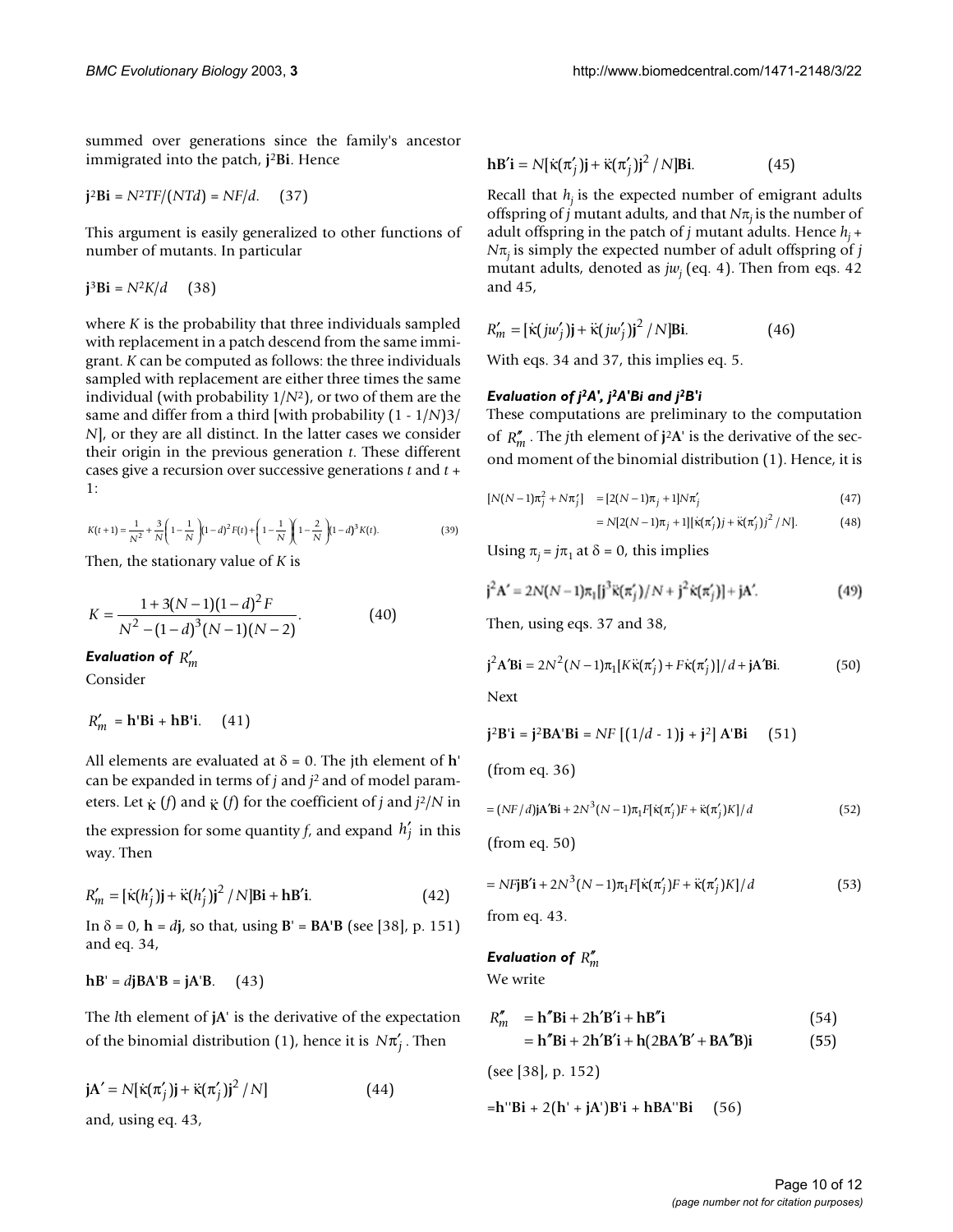(using eq. 34). Expanding **h**' and **jA**' in terms of κ coefficients, and using eqs. 44 and 4, one obtains that the middle term of expression (56) is

$$
2(\mathbf{h}' + \mathbf{j}\mathbf{A}')\mathbf{B}'\mathbf{i} = 2[\ddot{\mathbf{k}}(jw_j')\mathbf{j}^2 / N + \dot{\mathbf{k}}(jw_j')\mathbf{j}]\mathbf{B}'\mathbf{i}
$$
\n(57)

$$
=2\ddot{\kappa}(j\omega_j')\left\{\mathbf{FjB'}\mathbf{i}+2N^2(N-1)\pi_1F[\dot{\kappa}(\pi_j')F+\ddot{\kappa}(\pi_j')K]/d\right\}+2\dot{\kappa}(j\omega_j')\mathbf{jB'}\mathbf{i}
$$
(58)

(using eq. 53)

$$
=4\ddot{\kappa}(j\omega_j')N^2(N-1)\pi_1F[\dot{\kappa}(\pi_j')F+\ddot{\kappa}(\pi_j')K]/d
$$
\n(59)

using  $\kappa(jw'_j) = -F\kappa(jw'_j)$  at the candidate ESS (eq. 5).

The first term of eq. 56 is

$$
\mathbf{h}^{\prime}\mathbf{B}\mathbf{i} = [\dot{\mathbf{x}}(h_j^{\prime})\mathbf{j} + \ddot{\mathbf{x}}(h_j^{\prime})\mathbf{j}^2 / N + \ddot{\mathbf{x}}(h_j^{\prime})\mathbf{j}^3 / N^2]\mathbf{B}\mathbf{i} = \frac{1}{d} [\dot{\mathbf{x}}(h_j^{\prime}) + \ddot{\mathbf{x}}(h_j^{\prime})F + \dot{\dot{\mathbf{x}}}(h_j^{\prime})K] \tag{60}
$$

and, arguing as in eq. 44, the third term of eq. 56 is

$$
\mathbf{j} \mathbf{A}'' \mathbf{B} \mathbf{i} = \frac{1}{d} [\dot{\kappa} (N \pi_j'') + \dot{\kappa} (N \pi_j'') F + \dot{\kappa} (N \pi_j'') K]. \tag{61}
$$

From eq. 4, the  $h''_j$  and  $N\pi''_j$  terms in the last two expressions can be collected into  $jw''_j$  terms, and then summing expressions 59, 60 and 61 yields eq. 9.

#### *Interference competition*

Here, following ref. [25], I assume that the relative number of juveniles produced by each mutant in a patch with *j* mutants may be written

$$
\phi_j(\delta) = \rho(z+\delta) \frac{\alpha(z+\delta, z+\delta)}{j\alpha(z+\delta, z+\delta) + (N-j)\alpha(z+\delta, z)}
$$
(62)

where the functions  $\rho$  and  $\alpha$  are defined as in the scramble competition model of the main text (eqs. 19 and 20). This corresponds to eq. 5 in ref. [25], with some change of notation and β there being set to 0. Likewise, the relative number of juveniles produced by each non-mutant in a patch with *j* mutants is

$$
\phi_j(0) = \rho(z) \frac{\alpha(z, z)}{j\alpha(z, z + \delta) + (N - j)\alpha(z, z)}.\tag{63}
$$

These numbers are relative to the juvenile production by individuals in other patches, so that the relative total fecundity of a patch [which is  $j\phi_j(\delta) + (N - j)\phi_j(0)$ ] depends on the number of mutants in the patch. By contrast, patch fecundity was constant in the scramble competition model because the total amount of resource was constant in each patch. In the jargon of population genetics, the scramble competition model is a soft selection model while the interference competition model is a hard

selection model (e.g., [39]). Assuming that juveniles emigrate with probability  $\hat{d}$  and that there is a relative survival cost  $c$  for emigrants (as in the dispersal model),

$$
\pi_j = \frac{j\phi_j(\delta)(1-\hat{d})}{(1-\hat{d})[j\phi_j\delta + (N-j)\phi_j(0)] + \hat{d}(1-c)N\phi_0(0)}
$$
(64)

and

$$
h_j = \frac{j\phi_j(\delta)\hat{d}(1-c)}{(1-c\hat{d})\phi_0(0)}.
$$
\n(65)

These expressions are consistent with eqs. 8–10 in ref. [25], in the case of non-overlapping generations. Note that results will be expressed more simply in terms of the probability of immigration

$$
d = \frac{(1-c)\hat{d}}{1-c\hat{d}}\tag{66}
$$

than in terms of the probability of emigration  $\hat{d}$  .

From the above expressions, one obtains as expected that the population converges to  $z^* = \gamma_m$ . In the computation of  $R''_m$ , it turns out that fitness effects depending on changes in relatedness due to selection are null, because all κ coefficients in the second line of eq. 9 are null (consistent with ref. [25] for  $N = 2$ ]. One obtains

$$
R''_m = \frac{1}{d} \left[ \left( \frac{1}{\sigma_\alpha^2} - \frac{1}{\sigma_\beta^2} \right) (1 - F) - \frac{2}{\sigma_\alpha^2} (F - K)(1 - d)^2 - d(2 - d) \frac{F}{\sigma_\beta^2} \right].
$$
 (67)

The numerical analysis of this result is similar to that of the scramble competition model, with again some cases of global instability despite local stability being found (details not shown). The main difference is that threshold values of  $\sigma_{\rho}^2 / \sigma_{\alpha}^2$  such that  $R_m^{\prime\prime} = 0$  are lower than in the scrambling competition model. That is, disruptive selection occurs more easily. This is seen most easily for strong dispersal,  $d = 1$ . In this case  $F = 1/N$  and  $K = 1/N<sup>2</sup>$ , so that disruptive selection occurs when  $\sigma_\rho^2(1 - 2/N) > \sigma_\alpha^2$  in the scrambling competition model, while it occurs when  $\sigma_{\rho}^2$  (1 - 1/*N*)  $>\sigma_{\alpha}^2$  in the interference competition model (the latter result being consistent with eq. 18 in [25]). This difference arises because the interference competition model gives a higher benefit to deviant individuals when  $\sigma_{\rm o}$  >  $\sigma_{\rm a}$ : in a single large patch at the candidate ESS, the fitness of a rare mutant is

$$
w_j(\delta) = \exp\left[\left(1/\sigma_{\alpha}^2 - 1/\sigma_{\rho}^2\right)\delta^2/2\right] \quad (68)
$$